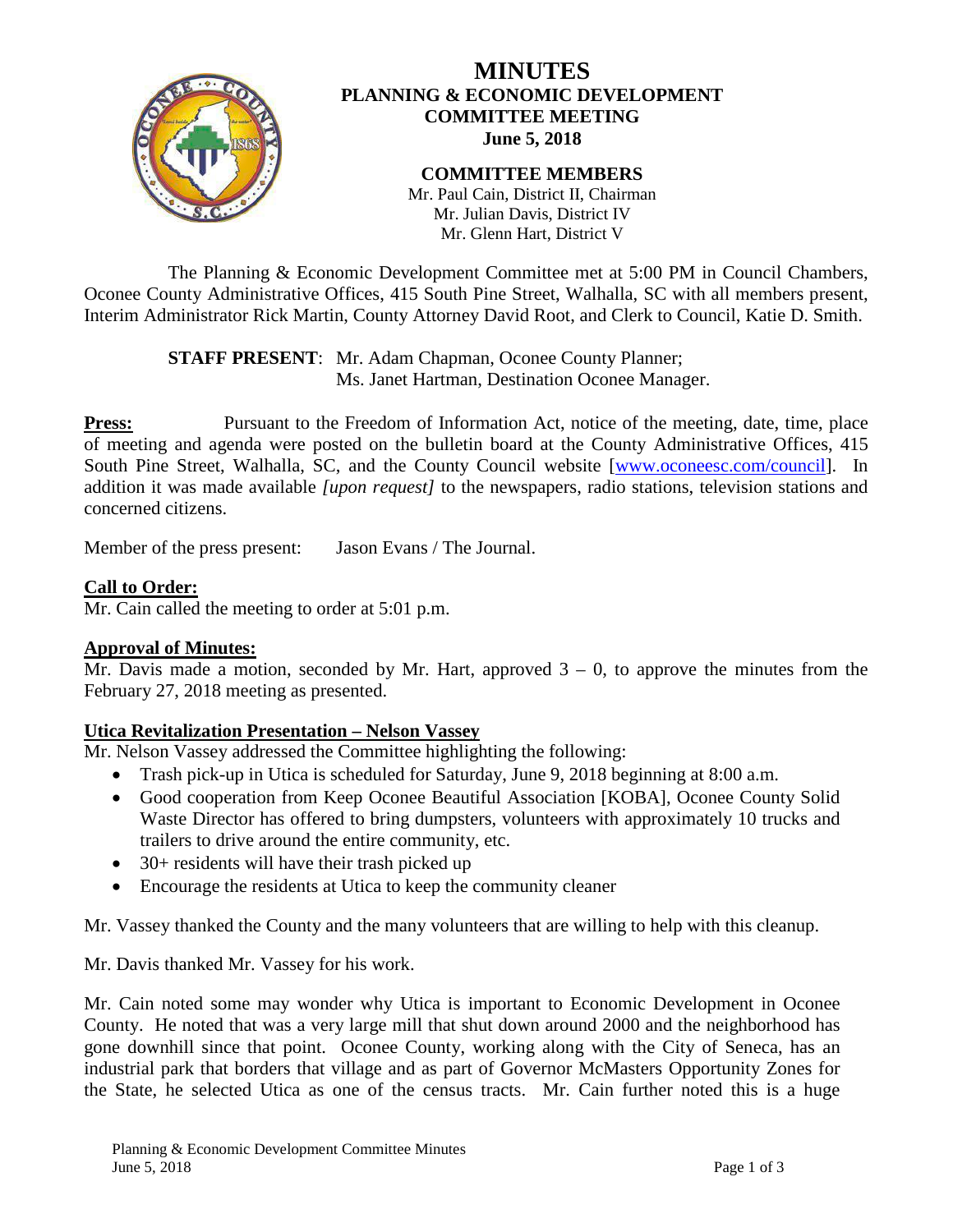opportunity for Oconee County, not only in attracting investment from an industrial standpoint but as we clean up areas, more people will move into the community. Once the area is cleaned up, this will be a great opportunity for redevelopment and for workforce housing, especially considering the fact it is in an opportunity zone and next to a 100 acre plus industrial park. Discussion continued.

# **The Committee took no action on this matter at this time.**

Mr. Cain noted Mr. Rick Cothran, Dean of the Corporate & Community Education Division at Tri-County Technology College, will be arriving later in the meeting and will speak regarding a workforce development effort.

#### **Update on Traditional Neighborhood Development – Mr. Adam Chapman**

Mr. Chapman addressed the Committee highlighting the following:

- Directed to look into Traditional Neighborhood Development
- Will schedule a meeting with Mr. Cain, Administration, and Neil Workman from Trehal Developers
- Spoke with other developers, builders, and surveyors and trying to get a meeting date for all interested parties involved

### **The Committee took no action on this matter at this time.**

# **Update regarding clarification of certain code sections bearing on land use and development, as contained in Chapters 26, 32, and 38 of the Oconee County Code of Ordinances – Mr. Adam Chapman**

Mr. Chapman addressed the Committee highlighting the following:

- Potential challenges in code that was brought up at the last meeting
- Addressed these with the Planning Commission
- Zoning matrix
- Subdivision naming challenges
- Sign code
- Lake residential district
- Board of Zoning Appeals [BZA] Notifications
- Sign code
- Two restrictions that were included that did not exist were for the setbacks for the signs and the height of the signs

### **The Committee took no action on this matter at this time.**

Mr. Rick Cothran, Dean of the Corporate & Community Education Division at Tri-County Technology College, arrived at this time during the meeting and addressed the Committee highlighting the following:

- Workforce development
- Shortage of workers due to the low unemployment
- Statistical data of where older textile mills were at, the high unemployment rate is almost 10 times what it is everywhere else
- Opportunities to get people engaged again and into the workforce
- Utica Village
- People that are long term unemployed are often difficult to get back due to not being accustomed to the changes taking place